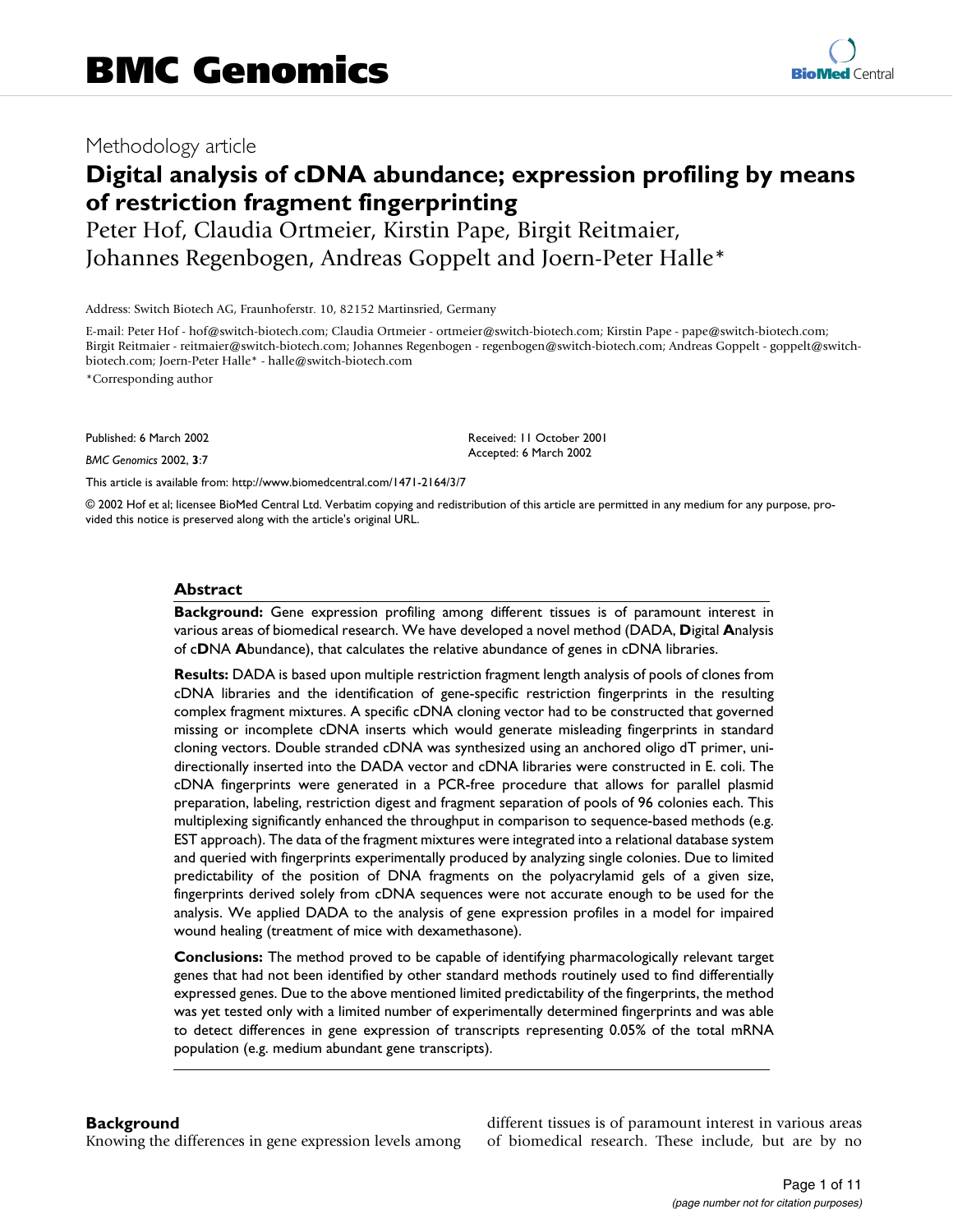means limited to, (i) comparisons of healthy and diseased tissue in order to understand malfunctions in regulation and identify genes essential for control, thus identifying target molecules for the development of novel therapeutics and (ii) the observation of changes in expression over time after addition of a drug to elucidate the mechanism of action of pharmaceuticals and predict their toxicology. Experiments in that realm furthermore help to understand the molecular basis of diseases, provide means for early diagnostics, and facilitate monitoring of therapy.

Examples for analog techniques representing mRNA expression patterns are subtractive cDNA libraries [\[1–](#page-10-0)[8](#page-10-1)] and the Differential Display method and its derivatives [\[9–](#page-10-2) [12\]](#page-10-3). Macro- and microarrays [[13\]](#page-10-4) are rapidly becoming the analog method of choice, mainly due to their high throughput in data production which allows complex biological questions to be addressed.

Digital methods for counting differences in gene expression levels provide specific advantages. With the expressed sequence tag (EST) approach [\[14](#page-10-5),[15](#page-10-6)] expression patterns are analyzed by sequencing many clones from cDNA libraries. Even limited sequence information on the cDNA 3'-end (tag sequences) permits unambiguous identification of the cDNA and the corresponding gene. The different frequencies of cDNAs in libraries derived from different sources give evidence of possible changes in gene expression. This approach provides accurate quantitative information and has a flexible degree of sensitivity which depends solely on the number of analyzed clones. However, this is very labor-intensive. In order to analyze the expression of low abundant cDNAs that represent mRNA in the range of one copy per mammalian cell, more than 100.000 colonies have to be analyzed per library. Improvements in sequencing automation and analysis such as capillary electrophoresis have speeded up the process considerably and recent developments such as a sequencing method based on real-time pyrophosphate [\[16](#page-10-7)], sequencing on microchips [\[17](#page-10-8)], and massive parallel signature sequencing on microbead arrays [\[18](#page-10-9)] also contribute to the speed and depth of EST gene expression analysis. Oligonucleotide fingerprinting [\[19](#page-10-10)] characterizes expressed genes via the hybridization of hundreds of synthetic oligonucleotides to cDNA that produces unique fingerprints of matching and non-matching oligonucleotides. Another approach to increase throughput is the serial analysis of gene expression (SAGE). Short defined cDNA sequences are initially prepared from mRNA which are then dimerized, multimerized, cloned, and sequenced [[20](#page-10-11)]. SAGE accelerated the process of gene expression analysis more than an order of magnitude compared to the conventional EST analysis and still is compatible with most of the improvements of DNA sequencing mentioned above. However, after the identification of differentially expressed cDNA the full length gene has to be cloned starting from minor sequence information (12 bp tag) which hampers further functional analysis of the corresponding protein, a complex task that requires the complete coding sequence.

Each of these methods clearly has its specific advantages, and often different subsets of differentially expressed genes are identified employing a certain method. For example, cDNAs that are not easily amplified by means of PCR are inadequately represented in PCR-based methods. DADA was designed in order to overcome specific shortcomings of established differential expression analysis technologies used today, e.g. the need to sequence all of the examined genes or the involvement of PCR steps. In addition, further cloning of the complete coding sequence of the identified genes of interest is facilitated by ending up with rather long (e.g. in comparison to the SAGE method) and multiple corresponding cDNAs comprising at least part of the coding sequence. DADA is a digital method which identifies and counts the abundance of genes by means of restriction fragment fingerprinting.

#### **Results and Discussion** *1 – principle of the method*

DADA distinguishes and identifies genes by their specific patterns of cDNA fragments derived from digests with 6 different restriction enzymes recognizing sequences of 4 specific nucleotides. In order to avoid detection of other fragments than the desired cDNA fragments spanning from the 3', poly-A end towards the nearest upstream restriction site, a special cloning vector has been devised. It harbors a particular combination of cleavage sites that permits cloning of a nucleic acid in defined orientation and controlled labeling of only the desired fragments with fluorescent dyes (Figs. [1,](#page-2-0)[2,](#page-3-0)[3\)](#page-4-0).

Double stranded cDNA was synthesized by a reverse transcription reaction using isolated mRNA and an anchored oligo dT primer (see material and methods). The resulting cDNA pool containing a defined poly A stretch of 16 nucleotides was cloned uni-directionally in the vector, a cDNA library was constructed in E. coli and plasmid DNA was isolated from the resulting colonies.

The part of the vector containing the cDNA fragment was labelled by means of a simultaneous restriction/ligation reaction [\[21](#page-10-12)] with double stranded, fluorescently labeled oligonucleotides using the Bgl I site (Fig. [1,](#page-2-0) Step 1) located adjacent to the cloning site of the cDNA representing the 3'/poly-A end of the corresponding mRNA. The labelled oligonucleotide was only ligated to the cDNA end of the BglI restriction site due to the non-palindrome nature of the overhang (see Fig. [2\)](#page-3-0). In addition, the other BglI site located within the vector backbone (Bgl I\*, Fig. [2\)](#page-3-0) and vir-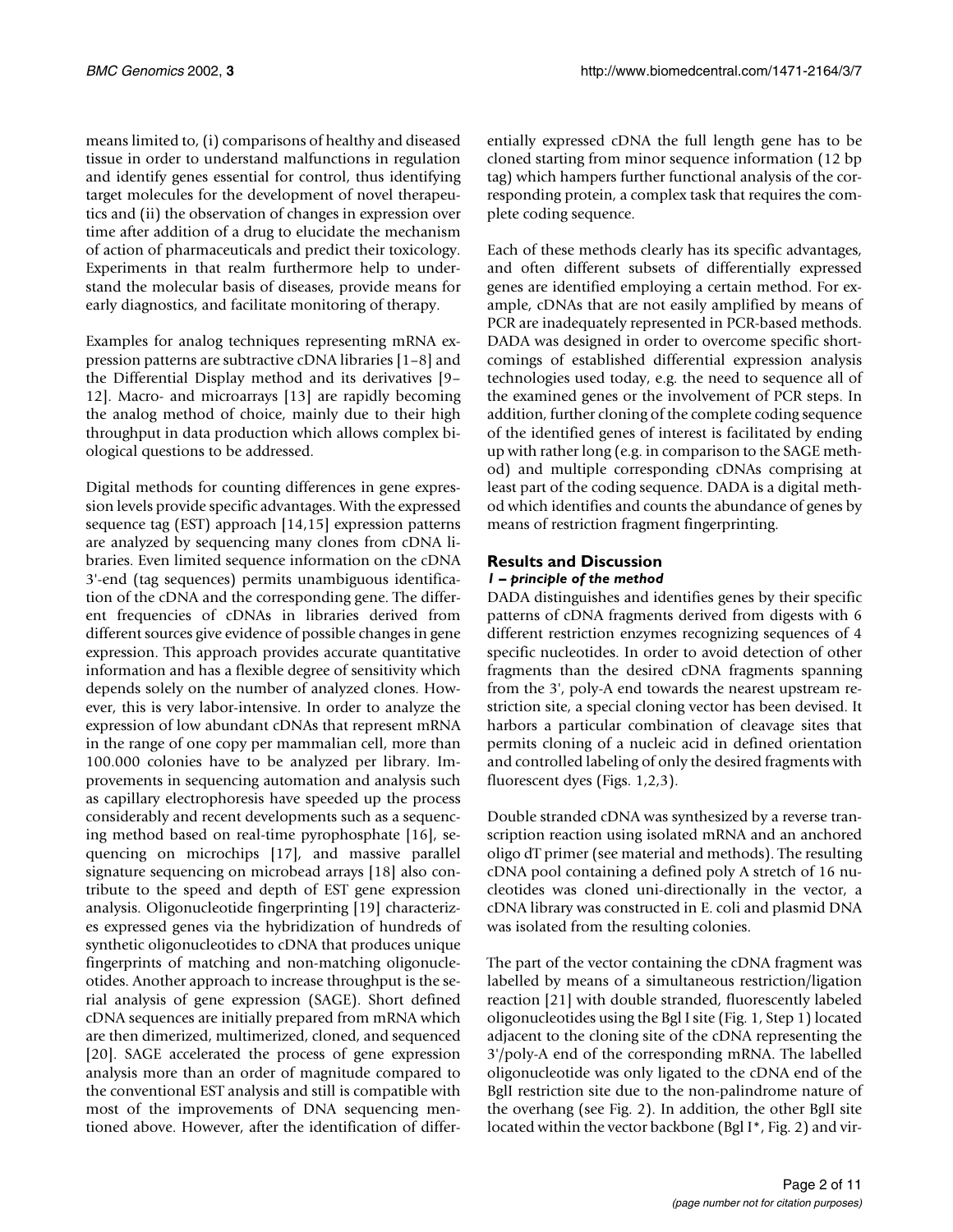

<span id="page-2-0"></span>Experimental flow. The procedure can be performed with either a single colony from a cDNA library at a time (single clone analysis, SCA) or several colonies in parallel (96 in mixed analysis, MA). After splitting up the plasmid preparation into 6 aliquots, two at a time are labeled at a Bgl I site with one of the fluorescent dyes FAM (blue), JOE (green), or NED (yellow) – step 1. Subsequently, the 6 fractions are digested individually employing 6 different restriction enzymes recognizing sites of 4 base pairs – step 2. 3 digests are mixed together and resolved on a gel in the presence of an internal size marker labelled with the dye ROX (red) – step 3. For the digital analysis, the existence of patterns derived from a SCA is probed in the MA. In the example given, the fingerprint is identified in lanes 1,3, and 6, thus 3 out of the 6 time 96 colonies analyzed contained the cDNA of the specific gene.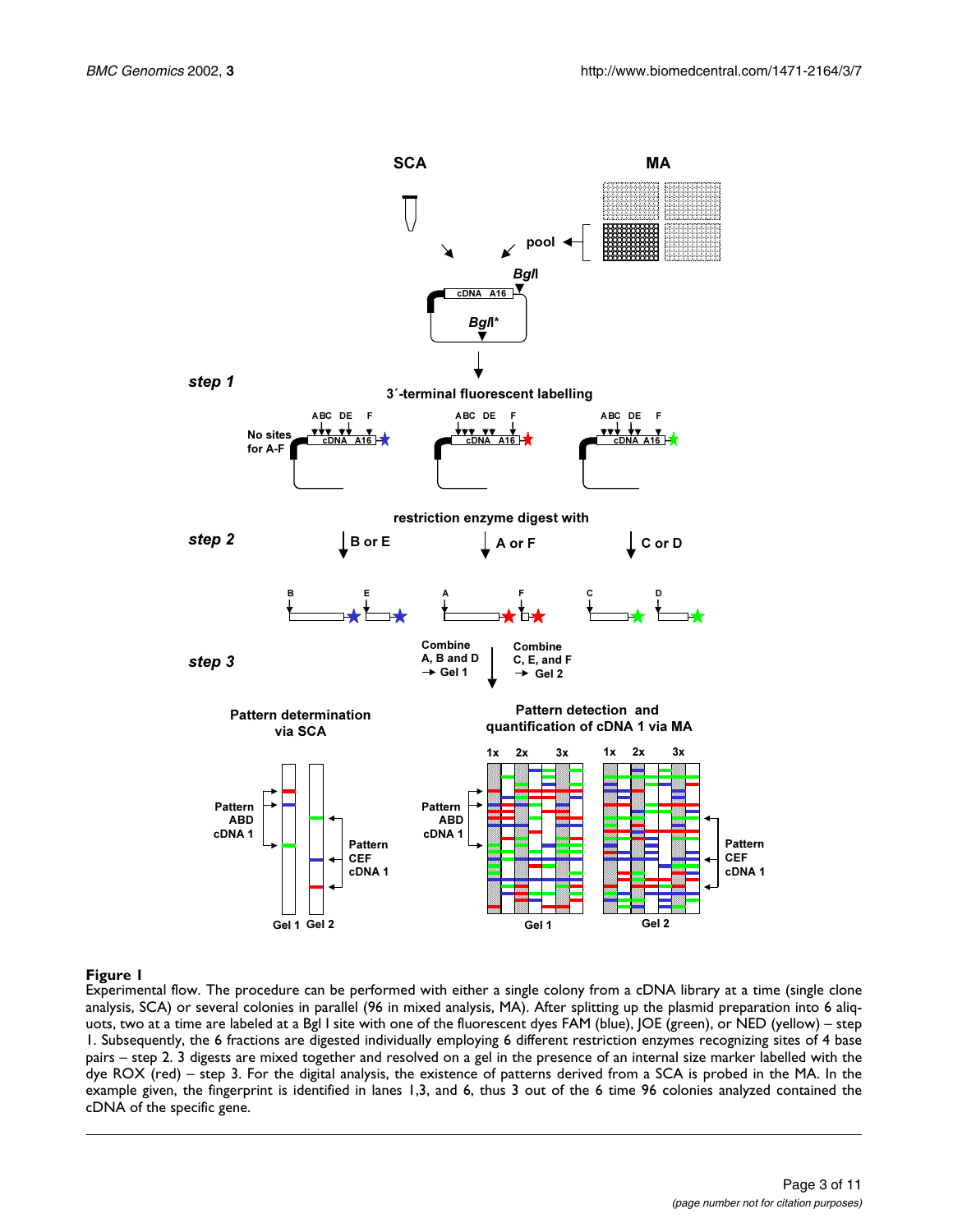

<span id="page-3-0"></span>Close up of the one strand labelling procedure. Only those Bgl I sites that incidentally contain CCT in the arbitrary 5 N stretch inside GCC-NNNNN-GGC ligate to the fluorescently labelled oligo. Moreover, due to the in general non-palindrome nature of the 5 N stretch, only the side of the construct is labelled that contains the cDNA.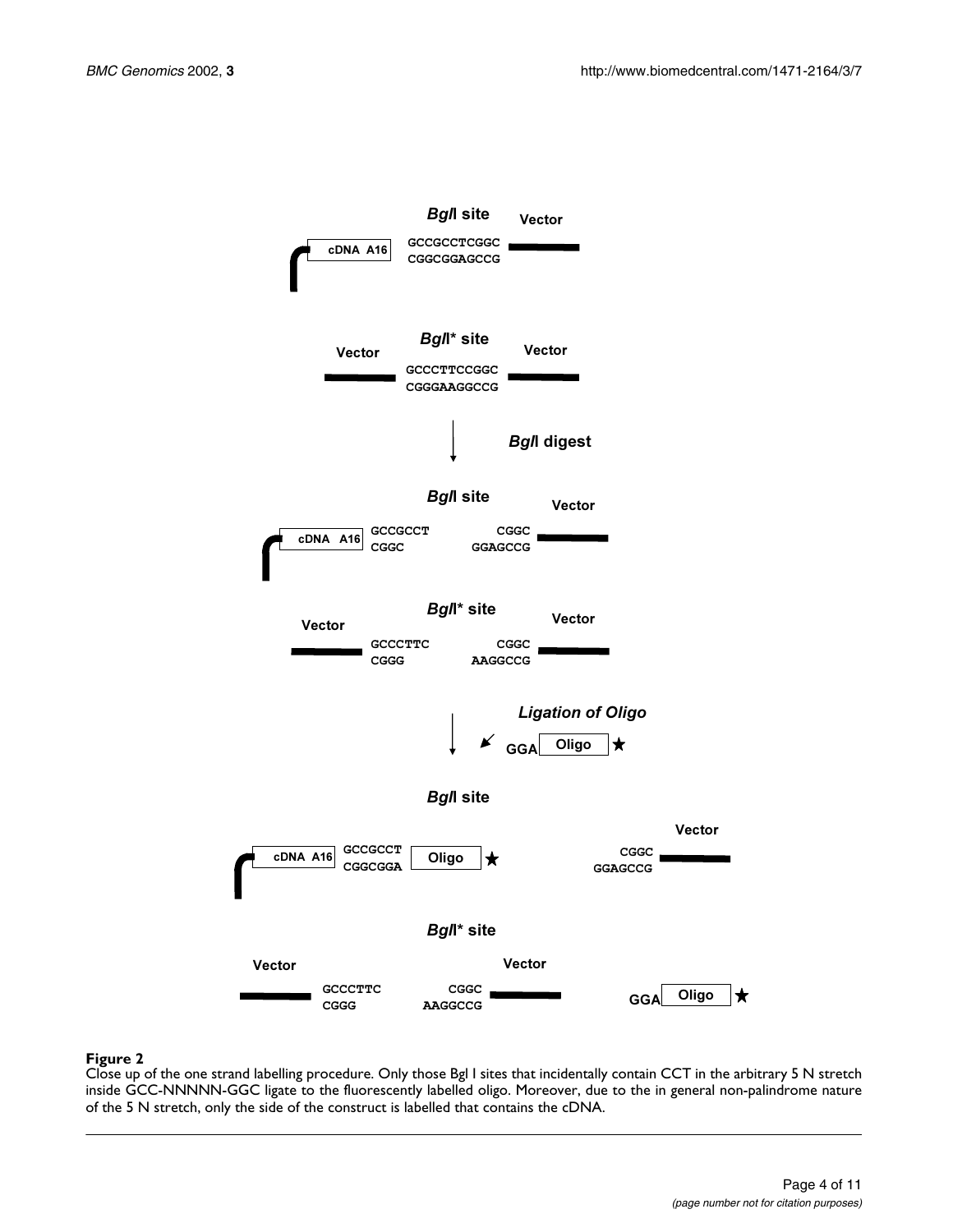<span id="page-4-0"></span>

DADA vector. Panel A depicts the situation for conventional fragment length analysis in a standard vector. It can yield either the desired cDNA fragments or any number of wrong fragments stemming from the vector that cannot be distinguished. In Panel B the situation in the DADA vector is shown. The insertion of an approx. 1 kb long vector segment, containing none of the 4 bp cutter sites that are used for the analysis, pushes all of the undesired fragments out of the detection window. Additionally only the cDNA from the 3' end towards the gene is marked with fluorescent dye to avoid signals from vector on the 3' side. Gene variants (e.g. splice variants) can only be discriminated if the variation is located within the most 3' 900 bps of the cDNA sequence.

tually all Bgl I sites (with the exception of sites with CCT overhang) occasionally found in the inserted cDNA sequences were not labelled, as the overhangs created by the restriction digest were not compatible with the overhang of the used oligonucleotides. In comparison, the labelling of the Bgl I was less affected by artifacts resulting from labelling of internal restriction sites within the cDNA as compared to labeling of a NotI site in a different vector construct, although Bgl I sites are more often found in cD-NAs compared to Not I sites (data not shown).

In a second step, the plasmids were digested with restriction enzymes recognizing 4 bp sequences (Alu I, Bfa I, Dde I Dpn I, Hinf I, or Rsa I) in six separate reactions (Fig. [1,](#page-2-0) step 2). This created labelled cDNA fragments comprising the most 3' located site of each restriction enzyme, respectively, towards a defined stretch of the poly-A tail of the cDNA, a defined part of the cloning vector and the labelled oligonucleotide. The resulting fragments were separated by polyacrylamide gel electrophoresis (ABI377 DNA analyzer) and the length of the labelled fragments were analyzed by comparison to a specially designed internal size marker (Fig. [1](#page-2-0), step 3; see material and methods for details). The pattern of restriction fragment sizes generated by the procedure was characteristic for each individual gene transcript and represented an unique fingerprint of the corresponding gene. Partial cDNA inserts and empty vectors represent a substantial part of cDNA libraries that would hamper the analysis of restriction fingerprints in standard cloning vectors; e.g. the empty cloning vector itself would generate a characteristic restriction fingerprint that would overlay and disturb every analysis. To distinguish fragments derived from restriction digests within the cDNA inserts from fragments derived from restriction digests within the vector resulting in mixed cDNA/vector or vector only sequences, the DADA cloning vector contains an engineered segment that is free from the recognition sites used in the fragment analysis (Fig. [1](#page-2-0)) and that is longer than the detection window of 45 to approximately 900 bp (Figs. [3](#page-4-0) and [4\)](#page-5-0). This extended the restriction fingerprint of the empty vector to fragments over 900 bp which were not detectable in the analysis. In addition, the "restriction site-free" segment of the vector guaranteed that all detected fragments within the detection window stemmed from restriction sites within the cDNAs. If a specific restriction site is not contained within 900 bp of the 3' end of a cDNA, no detectable fragment was generated.

There are 2 variations of the experimental procedure for a given cDNA library (see Fig. [1](#page-2-0) and the detailed description in Material and Methods). In (i) a single clone analysis (SCA) the procedure was applied to only one clone at a time, and yielded accurate fingerprints for certain genes experimentally. This did not speed up the process of expression analysis compared to sequencing of clones from cDNA libraries (EST approach), but generated the fingerprints used for the mixed analysis. In (ii) the mixed analyses (MA) the procedure was applied to pools of 96 cDNA clones multiplexing the plasmid preparation, labelling and analysis, thereby speeded up the process by nearly two orders of magnitude. In spite of the multiplexing, already established fingerprints of genes could be unambiguously identified in the restriction fragment mixture derived from the pools (Fig. [1](#page-2-0) and [4\)](#page-5-0). If the characteristic fingerprint of a certain gene was identified in the fragment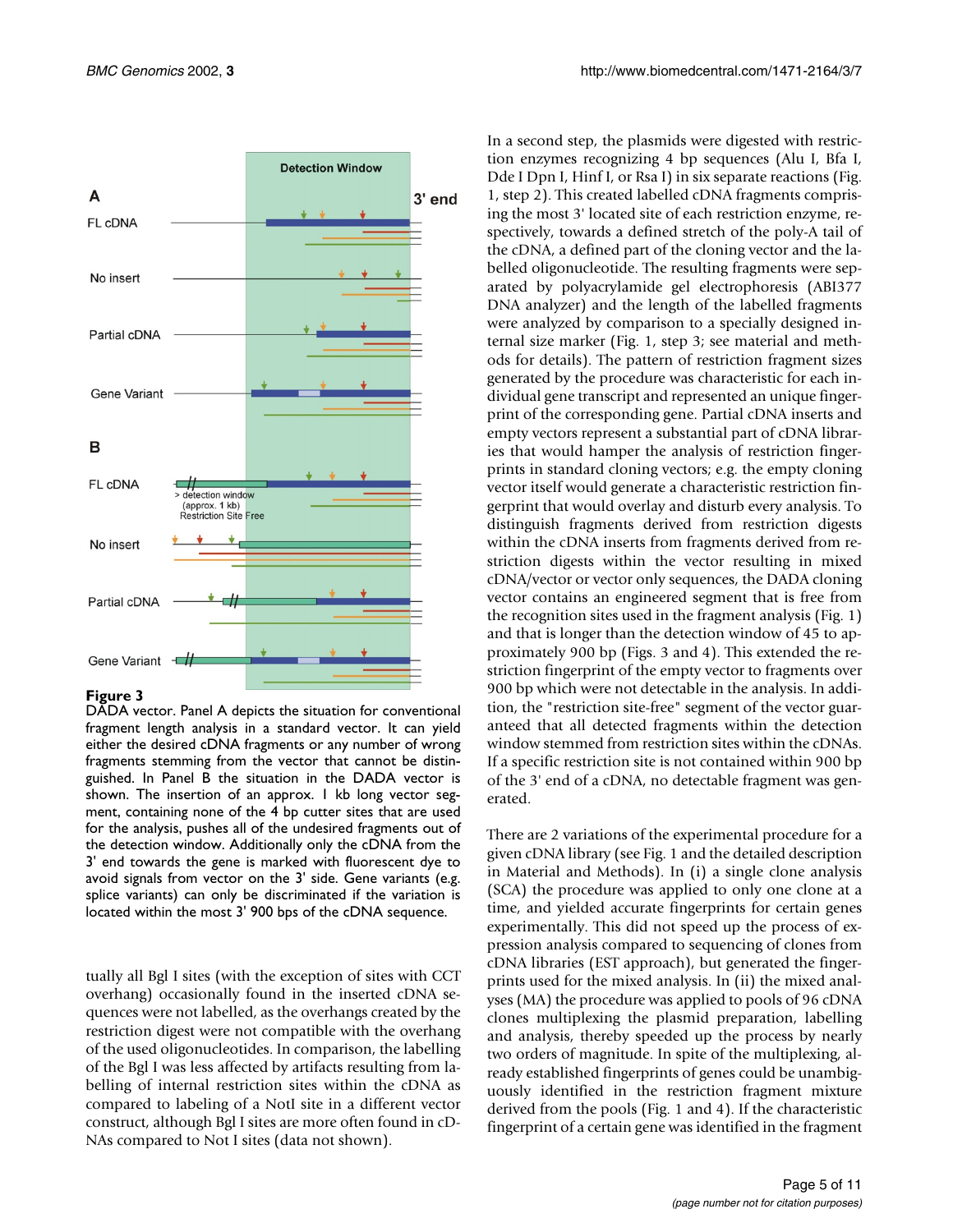

<span id="page-5-0"></span>Visualizing the digital counting of patterns (and thus genes) in cDNA libraries. After a pattern for a given gene is determined (eg. via SCA, described in the method section), every lane from the mixed analysis to be examined receives a count that contains all 3 fragments of a fingerprint at the same time (actually all 6 from 2 lanes of the 2 corresponding gels). The width of the search windows indicate that the search algorithm tolerates small deviations in fragment lengths. Due to the higher variations in the analysis of long fragments, the width of the search window is adjusted accordingly.

mixture, at least one of the 96 colonies of the pool included a vector with the corresponding cDNA. Therefore, the frequency of occurrence of a fingerprint enabled us to count the abundance of genes and to calculate expression levels from cDNA libraries derived from different statuses at a high throughput. The high throughput only applied to the analysis of the abundance of fingerprints, as in contrast to the SCA, no new fingerprints could be generated by the mixed analysis.

#### *2 – obtaining patterns from a single clone analysis*

We randomly picked single clones of 96 colonies from a murine wounded skin library and compared the analyzed restriction fingerprints with the corresponding, experimentally determined cDNA sequence of the vectors. Vectors containing no cDNA inserts produced no signals in the detection window of 45 to 900 base pairs and incomplete or short cDNA inserts yielded only signals of fragments derived from restrictions within the cDNA sequence. This demonstrated that the restriction free region next to the cDNA cloning site fulfills its function in repressing misleading fragments and the corresponding signals.

A thorough comparison of the analyzed fragment lengths with the corresponding sequences of the clones resulted in a good agreement of theoretical and experimental fragment length for the 6 restriction enzymes. In general, only those fragments were detected, that were derived from the nearest restriction site of the corresponding enzyme as judged by sequencing. However, in several cases the first Alu I site was not recognized by the enzyme despite the use of an at least 4-fold excess of enzyme units compared to the amount of cDNA, indicating site preferences of this restriction enzyme that may depend on the context of the recognition sequence [[22\]](#page-10-13). This did not affect the analysis of fingerprints in mixed clone analyses reported below as the same site preference was also observed under these conditions.

Another inherent discrepancy is the integer character of the predicted values versus the non-integer values stemming from the comparison to the size marker. The average of the difference of the experimentally analyzed length to the calculated length was 0.258 bp (median 0.115 bp) which means that the analyzed values were generally a little longer than the predicted ones. About 95% of the analyzed lengths differed less than 1 bp and about 50% differed less than 0.5 bp from the predicted lengths which by far exceeded the experimental deviations in repeated experiments (standard deviation of less than 0.2 bp, see below) and is in accordance to results from other authors [[23](#page-10-14),[24\]](#page-10-15). These data demonstrated, that there is a reproducible but not yet predictable shift of the fragments within the polyacrylamide gel run. Together with the above mentioned site preference of AluI and additional problems like the not well defined polyadenylation-site in public database entries, this hinders the construction of fingerprints solely based on sequence data. Attempts to predict these shifts based on the sequence composition of the fragments were not successful in the first trials.

<span id="page-5-1"></span>Experimentally determined fingerprints from single clone analysis could be used for the analysis without any of the above mentioned hindrances. The fragment lengths from single clone analyses that by chance contained cDNAs from the same gene reproduced very accurately. The standard deviation from the average value was below 0.2 bp for fragments below 500 bp and increased with larger fragment size. The range in which a band was accepted as being the same as the search value was determined empirically. Colonies of specific genes were mixed into different pools of defined clone compositions and the detection width was adjusted to be the best compromise between not missing any real hits and counting false ones. As assumed from the increasing peak width of the analyzed fragments and the internal size marker, the detection width varied with the length of the fragments (see material and methods). The detection range was increased above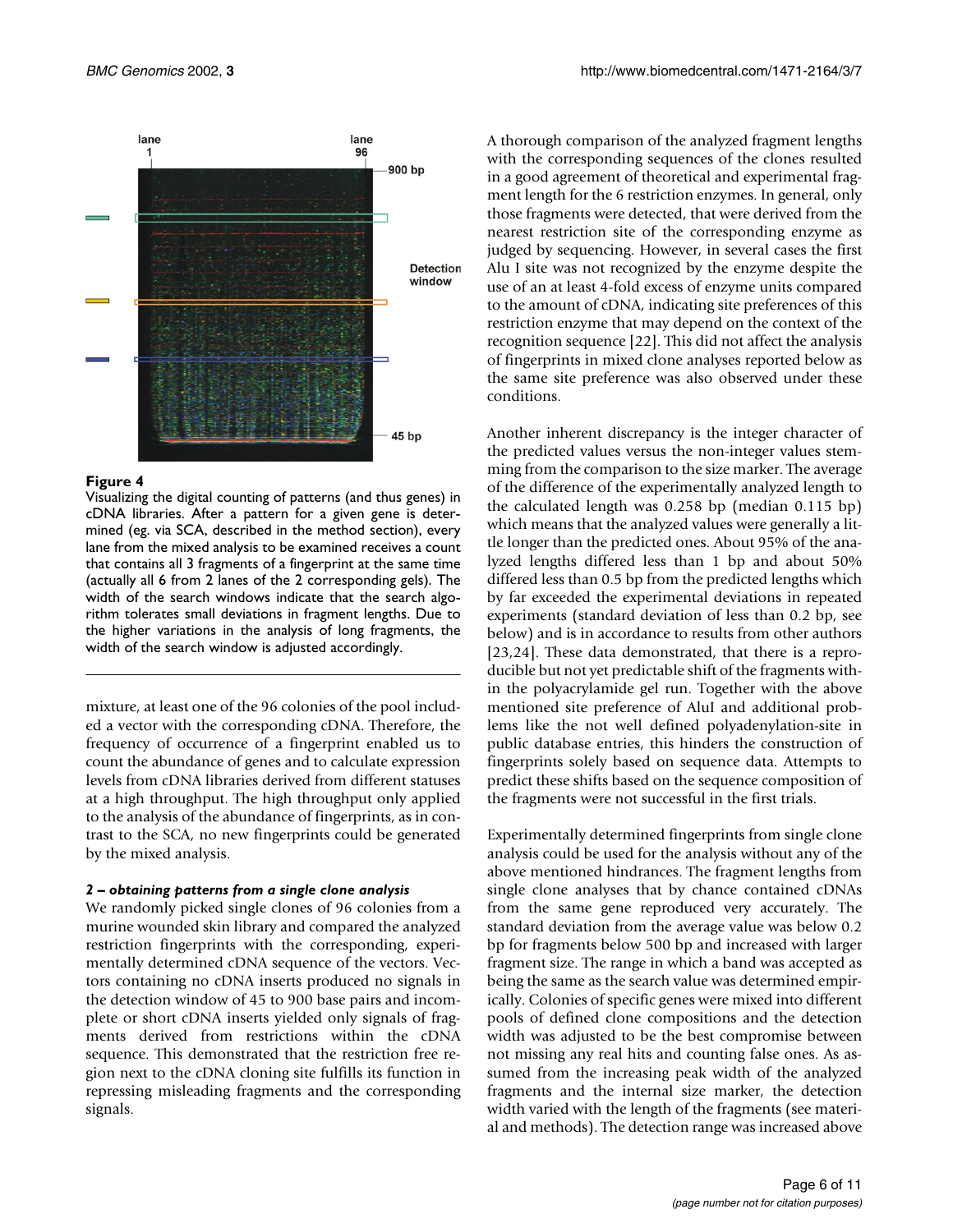**Table 1: Results of digital analyses and independent verification of DADA quantification. For two genes in each scenario the DADA counts are given and compared to quantitative RT-PCR (DEX-PBS), respectively. The values from the RT-PCR are normalized to GAPDH.**

|             | $MCP-2$    |            | <b>Cystatin C</b> |            |
|-------------|------------|------------|-------------------|------------|
|             | <b>DEX</b> | <b>PBS</b> | <b>DEX</b>        | <b>PBS</b> |
| <b>DADA</b> | 3          | 0          | 4                 | 0          |
| Q-RT-PCR    | 0,48       | 0,09       | 2,18              | 0,76       |

the determined 0.2 bp standard deviation especially for the longer fragments. The broader detection width that could in principle lead to false positive identification of a fingerprint was counterbalanced by the fact that the peak density is much lower towards the longer fragments (Fig. [4\)](#page-5-0).

## *3 – proof of concept*

The differences in gene expression following treatment of a tissue with an active compound was monitored using two libraries of wound tissue derived from control (phosphate buffer saline, PBS, normally healing) and dexamethasone (DEX, badly healing) treated mice. Steroid treatment is widely used as a model for impaired wound healing [\[25](#page-10-16)]. From each library about 37.000 colonies were analyzed in pools of 96 colonies each. The complete analysis of 74.000 colonies required only 16 runs on an ABI377 DNA analyzer (96 lanes with 96 colonies each, 2 gels of 3 enzymes each for the analysis of 6 different enzymes). All calculated fragment sizes were analyzed and stored in a relational database, representing nearly 500.000 data points from this analysis alone.

Applying the restriction fingerprints of the above mentioned single clone analysis, we found several genes that were up-regulated in wounds of dexamethasone treated animals. Two genes are shown that were confirmed with quantitative Real Time RT-PCR and represent intriguing examples (Table [1](#page-5-1)). MCP-2 and Cystatin C cDNAs contain all six restriction sites within 500 bp from the poly-A tail (experimental fragment lengths including poly-A tail and labelling oligonucleotides: MCP-2/Cystatin C: Dde I: 196.23/276.11 bp; Alu I: 67.51/118.08 bp; Hinf I: 349.88/274.51 bp; Bfa I: 531.02/270.83 bp; Dpn I: 245.02/265.17 bp; Rsa I: 254.23/89.18 bp, respectively). These fingerprints are unambiguously related to their cDNA as a search in the complete GenBank database (see material and methods) showed only the corresponding murine cDNA hits even though the search parameters were loosened to account for the above mentioned differences in experimentally derived fragment lengths to the real sequence.

Finally, these two fingerprints were used for a digital analysis of the DEX and PBS libraries. The fingerprints of all six enzymes were used for the search of the database from the 74.000 colonies. Each of the 768 subsets of the data representing a pool of 96 colonies was analyzed by a computer program for the concurrent appearance of the 6 fragments of a specific fingerprint. The search for the appearance of the fingerprints from MCP-2 and Cystatin C resulted in 3 and 4 counts, respectively. Interestingly, the fingerprints were only found in datasets/pools from the cDNA library derived from DEX treated animals and not in the library from control animals. The concluded induction of both transcripts in wounds from badly healing animals compared well to quantitative RT-PCR data (Table [1\)](#page-5-1).

In order to explore the limitation of the method we also computed all possible restricted fingerprints of MCP-2 and Cystatin C containing only 5 different restriction enzymes. Here we obtained the same results when we used the five shortest fragments of the fingerprints, but misleading results, if we left out for example the restriction enzyme that produced the shortest fragment. This observation can be easily explained, as partial cDNA sequences derived from oligo dT synthesis can lack the most 5' restriction site and include the most 3' restriction site, but never vice versa. If the numbers of fragments were reduced to the 4 shortest ones, the results were perturbed by unspecific fingerprints that were not derived from the specific cDNAs but were erratically composed of fragments derived from different cDNAs within the pool of 96 colonies. More of those comparisons started to reveal significance limits such as the number of fragments that should be contained in a fingerprint. From the limited amount of comparisons it would seem that having 6 different fragments in a pattern and finding all of them works reliably even with low abundant genes like MCP-2 and Cystatin C that were induced to medium abundance by the treatment (3 to 4 transcripts within the 72.000 analyzed transcripts or about 0.05%).. Finding only 3 to 4 fragments is sufficient only for high abundant genes with a significant differential expression. E.g., serum albumin and SPR1a with abundances of about 0.5% in liver and skin libraries, respectively [\[26](#page-10-17),[27\]](#page-10-18), could be identified and quantified by using only 3 restriction enzymes in the corresponding cDNA libraries [\[28\]](#page-10-19)

The clones of MCP-2 and Cystatin C were examined more closely regarding their length. They contained the complete cDNA sequence. This is not the case for all other genes, but the clones often contain substantial parts of the coding regions and they almost always prolong the public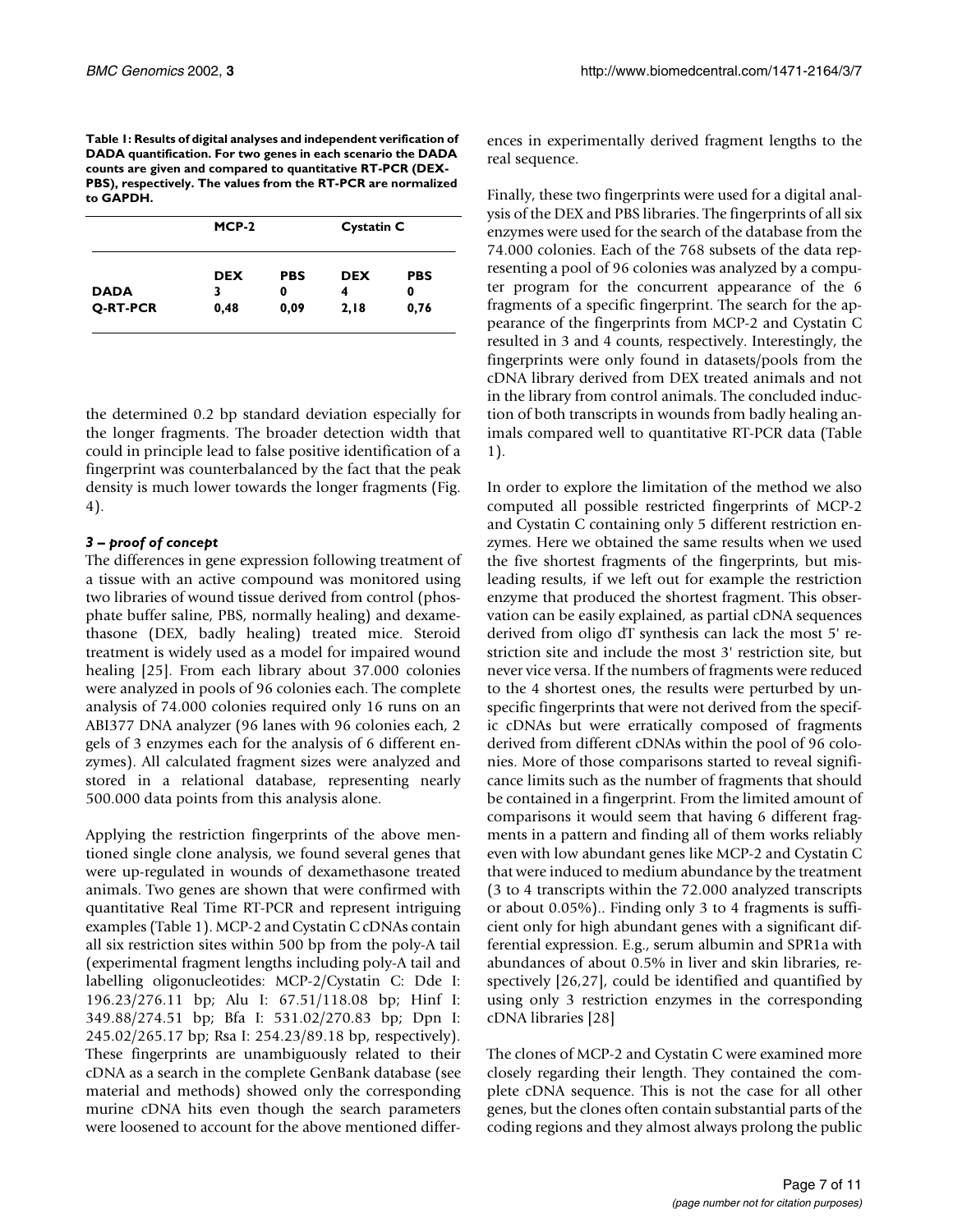database cDNA entries toward the 3' end. This supports the notion that DADA will also facilitate a rapid full length cloning effort after identification of interesting genes.

## **Conclusion**

In conclusion, DADA is a digital method for analyzing expression levels based on the counting of restriction fingerprints of cDNA clones. It is built around a specifically designed cloning vector that suppresses misleading fingerprints derived from partial cDNAs or empty vectors. The method yields quantitative data and absolute figures that do not depend on amplification by polymerase chain reaction. Compared to the sequencing of cDNA libraries (conventional EST approach [[14\]](#page-10-5)), it is substantially faster and more economical. In comparison to the SAGE method [[20\]](#page-10-11) it results in physical cDNA clones of substantial length which speed up further analysis.

Within the limited number of examples, there is a good correlation between the clear results from DADA and other gene expression analysis methods such as quantitative real time RT-PCR, RNase Protection Assays, and various hybridization procedures (data not shown). A number of additional genes with differential regulation discovered by DADA and confirmed by independent methods are now under investigations for the use as therapeutical targets (unpublished observations). Some of the genes identified by DADA including MCP-2 and Cystatin C were neither discovered by means of subtractive hybridization [[3\]](#page-10-20), nor by differential display [[9\]](#page-10-2), although these methods were successfully used in comparable settings in our laboratory and lead to a high number of differentially expressed genes. Vice versa, DADA could not detect certain differentially expressed genes, that were discovered by standard methods. As an example, the injury-induced differential expression of S100A9 could be detected by subtractive hybridization [\[33](#page-10-21)]. The DADA fingerprint of S100A9 was detected in both analyzed cDNA libraries. However, as it occurs only once in each library, no statistical significant differential expression could be identified by the DADA method. Only a subset of genes was identified by all methods. In general, the different approaches can be seen as complementary rather than competitive. The specific findings will certainly vary with changes in the completeness and individual execution of the respective screens. Additionally, DADA offers advantages with regard to absolute and quantitative data at the level of screening.

As of yet we can only perform digital analyses with patterns experimentally analyzed from single clone analysis. These fragment lengths reproduce accurately enough to search and count them in mixed analyses applying rigid queries. The usage of restriction fingerprints computationally derived from sequence database entries is hampered by the lack of predictability of gel positions from sequences and the integer versus non-integer issue. The experimental fingerprints, due to the narrower search space, allowed for the identification of fingerprints in mixtures of 96 colonies as demonstrated here. The broader search space of sequence-based predictions allow only for the identification of fingerprints in mixtures of about 10 colonies (data not shown). The one order of magnitude lower throughput in the case of predicted fingerprints would render the method non-superior to others.

The generation of experimental fingerprints is the bottleneck of the procedure as described here. Once the fingerprints are generated for a certain species they can be rapidly applied in all possible settings. Therefore, we are developing improvements of this step. In addition, the use of a now available fifth fluorescent dye as a size marker in sequencing lanes should allow for a fast correlation between restriction fragment sizes (derived from the sequence) and gel run behaviors of DNA fragments (relative to the size marker). The latter improvement could not only lead to a faster generation of experimental fingerprints, but could also supply a large dataset to improve the prediction of gel run behaviors of fragments based on the sequence composition.

Another improvement could result from alternative DNA separation and detection methods such as capillary electrophoresis or mass spectrometry. This could further improve the reproducibility of the fragment analysis and lead to a reduction of the search space for every fragment. As discussed above, this parameter is directly linked to the throughput of the method. In addition, DADA would profit from the higher throughput of capillary electrophoresis compared to the gel electrophoresis used in this study. On the other hand, values created by mass spectrometry are precisely predictable from the sequence of DNA fragments [\[29](#page-10-22)]. This would allow for the generation of fingerprints from sequence data in silico and speed up this limiting step of the procedure.

## **Materials and Methods**

#### *Cloning vectors*

The vector pUC19 (Yanisch-Perron et al., 1985) was cut with Hind III and Aat II and the 2170 bp fragment containing the β-lactamase gene and the ColE1 replication origin was isolated, and two different synthetic double stranded oligonucleotides were inserted (order of restriction sites Hind III-Asc I-EcoR I-Xho I-Sfi I/Bgl I-T7promoter-Aat II). To generate a restriction-free region at the 5' side of the cDNA cloning site (EcoR I-Xho I) a 860 bp long PCR fragment of human genomic DNA (primers: CCCCAAGCTTGAGTATGAACAAATTTACTTTCTTCTTTC and CCGGCGCGCCTCCTAAAGTGCTGGATTATAG) de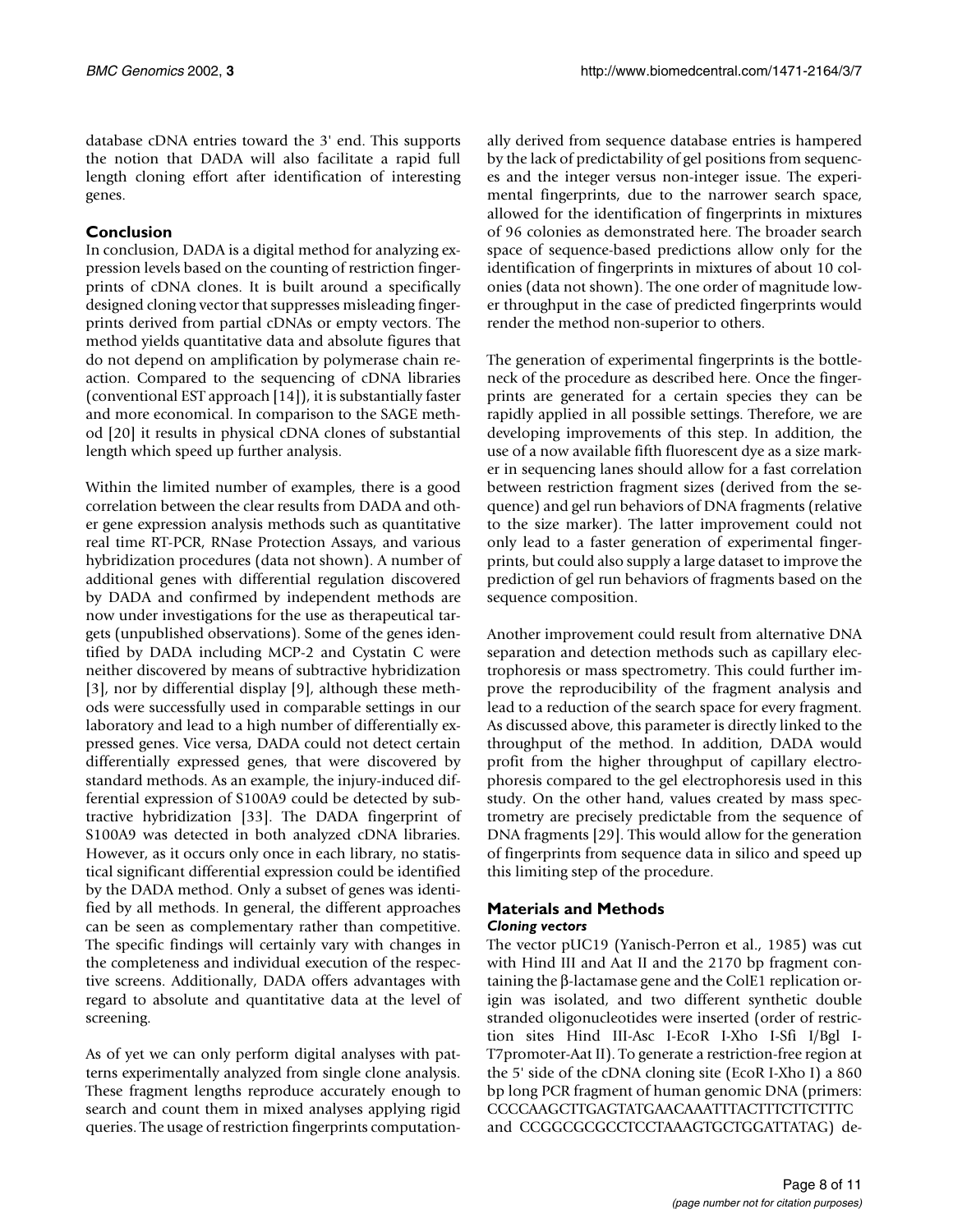void of Alu I, Dpn I, Dde I, Hinf I and Rsa I was inserted between the Hind III and Asc I site of the vectors. The BfaI site originally located in the PCR fragment from genomic DNA was deleted by site directed mutagenesis (details available upon request).

## *cDNA library construction*

mRNA was extracted from murine tissues (BALB/c mice: Id wound of controls, 1d wound of mice treated with 0.5 mg Dexamethason per kg bodyweight twice a day for 5 days before wounding) according to standard procedures [[30](#page-10-23)]. Methylated cDNA was synthesized from an anchored Xho I-oligo-dT primer  $((GA)_{10}$ ACTAGTCTCGAGT<sub>16</sub>VN) that secured a defined start of the cDNA synthesis at the cDNA-polyA border using the Stratagene cDNA synthesis kit according to the instructions of the supplier. EcoR I adapter was added, the cDNA was digested by Xho I and the cDNA was inserted between the EcoR I and Xho I sites of the vectors in a directional fashion. cDNA libraries were constructed by electroporation into E. coli SURE and single colonies were picked either manually or by robots (Q-Pix, GeneScreen) into 96 or 384 microtiter plates, respectively.

## *DNA preparation*

For the single clone analysis, colonies were grown in 96 deep well plates. For the mixed clone analysis, 9216 single colonies were inoculated in 24 384- microtiterplates in 50 µl of TYGPN-medium [[31](#page-10-24)] and grown for 48 hours at 37°C. The cultured medium of 96 colonies each was collected by means of a BIOMEK pipetting robot (Beckman) and pooled in one well of a 96 deep well plate. DNA was prepared according to the REAL DNA preparation kit (Qiagen) and dissolved at a concentration of about 100 ng/µl in  $H_2O$ .

## *Labelling of cDNA*

Double stranded, fluorescently labelled (FAM, JOE, or NED) oligonucleotides (5' labelled oligonucleotide: CAG-GAGATGCTGTTCGTAGG, unlabelled oligonucleotide: ACGAACAGCATCTCCT, supplier: Applied Biosystems) were annealed in 10 mM Tris pH 8.0, 10 mM NaCl, and 1 mM EDTA (3 min. at 94°C, cooling to 20°C within 15 minutes). Two times three labelling reactions were prepared in 6 different 96-microtiterplates (2×FAM, 2×JOE, and  $2\times$ NED, respectively). 500 ng (FAM labelling) or 1  $\mu$ g (JOE and NED labelling) of the cDNA plasmid preparation was mixed with 0.5 pmol labelled oligonucleotides, 0.25 (FAM) or 0.5 (JOE and NED) Units Bgl I, and 10 (FAM) or 20 (JOE and NED) Units T4-DNA-ligase (New England Biolabs), respectively, in 20 mM Tris-acetate (pH 7.9), 10 mM magnesium acetate, 50 mM potassium acetate, 1 mM DTT, 100 µg/ml BSA, 1 mM ATP. The reactions were incubated over night at 37°C and stopped by heating to 65°C for 10 minutes. The restriction enzymes for the second digest (0.5 U Bfa I, 1.0 U Dde I, 1.5 U Dpn I, 2.0 U Alu I, 1.0 U Rsa I, or 2.0 U Hinf I) were diluted in 10 µl buffer (20 mM Tris-acetate (pH 7.9), 10 mM magnesium acetate, 50 mM potassium acetate, 1 mM DTT, 100 µg/ml BSA) and added separately to the six rections (FAM: Bfa I and Dde I, JOE: Dpn I and Alu I, NED: Rsa I and Hinf I). After 2 hours at 37°C, the reactions were stopped by heating to 80°C for 20 minutes and the reactions Bfa I, Dpn I and Rsa I as well as Dde I, Alu I and Hinf I were pooled, respectively. The reaction products were purified by means of three repeated gel chromatographies using water saturated Sephadex G-50 in Millipore Multiscreen® filtration plates according to the instructions provided by the supplier and dried under vacuum.

## *Fragment analysis*

The dried DNA was dissolved in 2 µl of loading buffer (7) M Urea, 5 mM EDTA, 0.5% Blue Dextrane, pH 8.0) containing a ROX-labelled size marker derived from specifically designed λ-phage PCR fragments (45 bp, 80 bp, 120 bp, 160 bp, 200 bp, 240 bp, 280 bp, 320 bp, 360 bp, 400 bp, 450 bp, 500 bp, 550 bp, 600 bp, 650 bp, 700 bp, 750 bp, 800 bp, 850 bp, 900 bp). The fragments were denaturated at 90°C for 6 minutes, loaded onto a 36 cm long, 5% (29:1) polyacrylamid, 7 M urea gel, and separated at 2000 V, 50 mA, and 51°C in a 96 lane ABI377 DNA analyzer. The fragment sizes of the FAM, JOE, and NED labeled fragments between 45 and 900 bp were calculated from the raw data relative to the ROX size marker by the GeneScan program (Applied Biosystems) and exported as text files. The data pertaining to the peaks (lane number, height, area, colour, calculated length of fragments) were imported into a relational database scheme (Oracle 8.01 relational database management system) and integrated with the information on the cDNA library, the location of the colonies on the microtiterplates, the colony composition of the DNA preparation, the labelling reaction, and the gel conditions.

Analysis of restriction fingerprints derived from single clones – single clone analysis (SCA) A computer program (written with the Microsoft Visual Studio 6 software suite) was designed that extracted fingerprints from the raw data of single clone analysis. In one lane, the peak for each restriction enzyme was chosen, that had the maximum height (NewHeight) after applying the following empirically determined formula in order to account for the broadening in peak shape and the resulting lower peak height that goes along with increasing numbers of base pairs: NewHeight = MeasuredHeight / ((CalculatedBase-Pairs / - Denominator) + Addend), with Denominator = 3.0, Addend = 500. The corresponding calculated lengths of the fragments were stored as fingerprints in the database.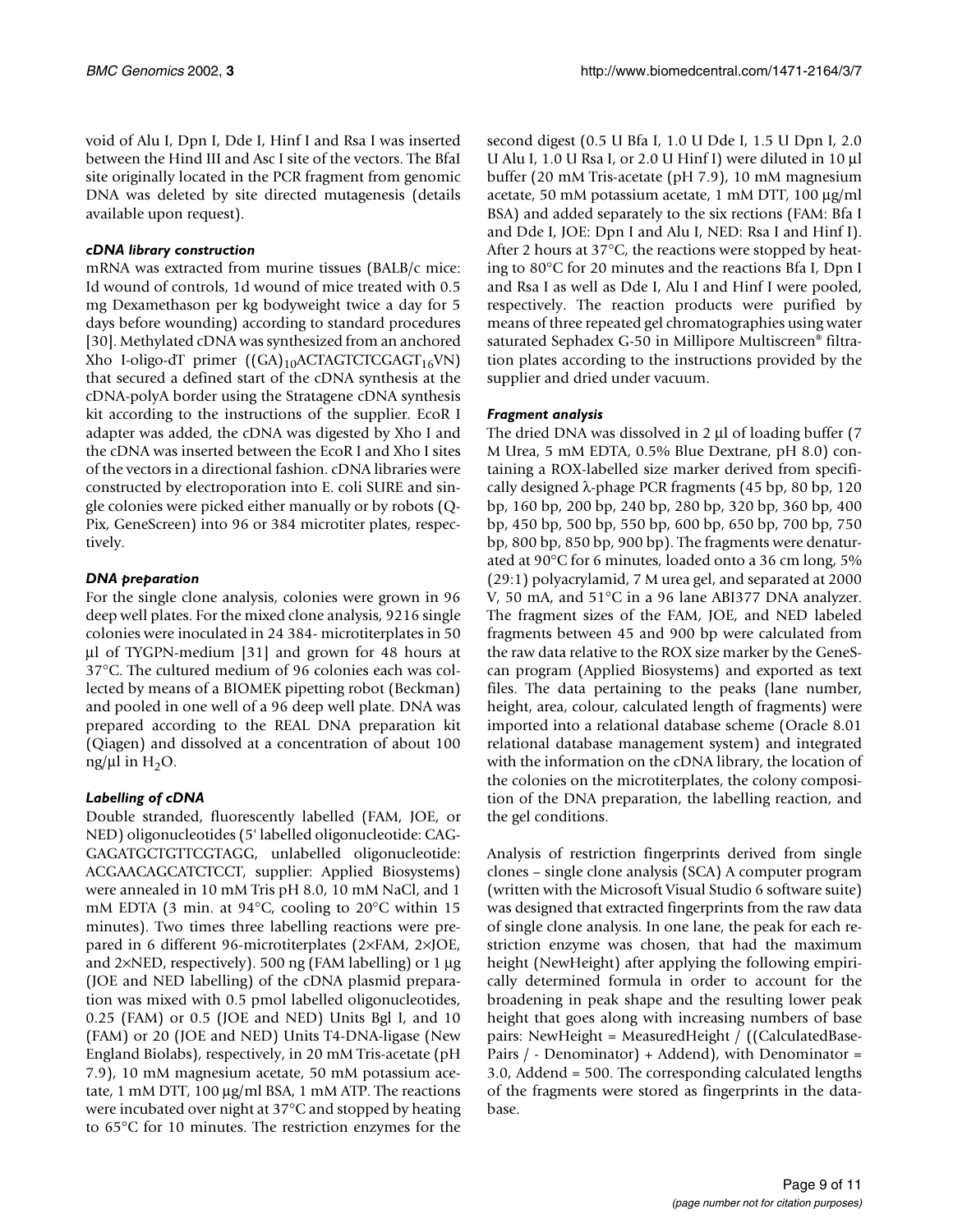## *Calculation of the abundance of fingerprints in mixed clone analysis (MA)*

A second computer program was designed that analyzed the datasets from the mixed analysis for the frequency of occurrence of the stored fingerprints. Each dataset derived from a pool of 96 colonies (6 complex fragment mixtures in 2 corresponding lanes on two corresponding gels) was queried for the concurrent occurrence of the peaks / fragments of each fingerprint, respectively (see Fig. [4](#page-5-0)). As an example, for a certain cDNA fingerprint the the peak from SCA for restriction enzyme DdeI was determined at 326,5 bp. In one lane in a MA there are multiple peaks stemming from DdeI digestion (50.3, 67.4, 98.5,.....326.7....500.1...). The computer program checked if the peak for Dde I was contained in the complex peak mixture derived from the Dde I digest, considering a certain bandwidth. In the example above, 326.7 bp in the MA would be considered as a hit. The computer program did the same for the other 5 restriction enzymes. When all peaks are simultaneously present in one dataset from a pool of colonies the counter for this fingerprint/gene goes up by one. It is possible to adjust the program to query the data with only a subset of the 6 restriction enzymes of the fingerprints.

The empirical determined allowed bandwidth for a peak to be counted was set to the following parameters fragments from 40 to 100 bp: bandwidth +-0.5 bp, 100–300 bp: +-0.3, 300–500 bp: +-0.7, 500–700 bp:+-2.0, 700– 900 bp:+-5.0).

#### *Pattern search in Database Sequences*

Search strings of the form (eg. fingerprint MCP-2, Bfa I, Hinf I, Rsa I, Dpn I, Dde I, Alu I) CTAGN<sub>177</sub>  $_{181}$ GANTCN<sub>90–94</sub>GTACN<sub>3–7</sub>GATCN<sub>41–45</sub>CTNAGN<sub>123–</sub> 12[7AGCT were derived from the restriction fingerprints.](http://www.isrec.isb-sib.ch/ftp-server/prosite_scan/pattern_find) The distances between the restriction sites were set to be flexible  $(+/-2$  bp of the empirical length), because the experimentally analyzed fragment lengths have non-integer numbers and do not correspond to sequence length in base pairs better than +/-1 bp. The strings served as an input to the Perl script prosite\_scan (author: Kay Hofmann [http://www.isrec.isb-sib.ch/ftp-server/prosite\_scan/

[pattern\\_find\] \) searching the nucleotide section of Gen-](http://www.isrec.isb-sib.ch/ftp-server/prosite_scan/pattern_find)[Bank \(downloaded April 12t](http://www.isrec.isb-sib.ch/ftp-server/prosite_scan/pattern_find)h 2000).

#### *RNA Preparation and reverse transcription*

Total RNA was extracted from the frozen mouse skin biopsies of 30 animals as described by Chomczynski and Sacchi (1987) [\[32\]](#page-10-25). The total RNA was digested by RNase free DNaseI and phenol extracted in order to remove genomic DNA contaminations. First strand cDNA was synthesized from 1 µg of total RNA in a 100 µl reaction volume using random hexamers as primer and Multiscribe reverse transcriptase (TaqMan Reverse Transcription Reagents Kit, PE Biosystems).

## *Real-time polymerase chain reaction (PCR)*

<span id="page-9-0"></span>Specific primers were designed using the Primer-Express program (PE Biosystems) and synthesized by Interactiva (Ulm, Germany). The sequences and necessary concentrations in the PCR reaction are outlined in Table [2](#page-9-0). The PCR mixture included 0.625 U AmpliTaq Gold DNA polymerase in the 2× SYBR Green Master Mix (PE Biosystems), the required concentration of specific forward and reverse primers, 10 ng of cDNA template and 0.25 U AmpErase UNG (PE Biosystems) in a 25 µl reaction volume. The quantification relative to the house keeping gene GAPDH was carried out in MicroAmp Optical 96-well reaction plates (PE Biosystems). On each plate a standard curve was generated for both the GAPDH and target PCR reactions by amplifying 5 different known amounts of cDNA derived from total RNA. For each cDNA sample under investigation triplicate reaction wells were set up for both GAPDH and target amplification. The amplification was carried out and analysed in the GeneAmp 5700 Sequence Detection System (PE Biosystems). The efficiency of each PCR was calculated from the slope of the standard curve  $(E = 10^{(-1/s)} - 1)$ . The abundance of the target relative to GAPDH was calculated as:  $X_n = (1 + E_{\text{GAPDH}})^{\text{Ct,gapdh}}/(1 +$  $E_{target}$ )Ct, target, where  $C_t$  is the threshold cycle determined from the amplification curves, and the relative abundances from one quantification were set into relation with one another.

**Table 2: The primer sequences and necessary concentrations for the quantification via real-time PCR.**

| product      | forward primer              | conc.  | reverse primer        | conc.  |
|--------------|-----------------------------|--------|-----------------------|--------|
| <b>GAPDH</b> | ATCAACGGGAAGCCCATCA         | 100 nM | GACATACTCAGCACCGGCCT  | 100 nM |
| MCP-2        | <b>CTTCTCTGGGCTGACAGGGA</b> | 300 nM | TCTACGCAGTGCTTCTTTGCC | 300 nM |
| cystatin C   | CAAGAAGAGTGGAGCCAGGG        | 50 nM  | GCAGGCAGGTTCTGCACAT   | 50 nM  |
|              |                             |        |                       |        |